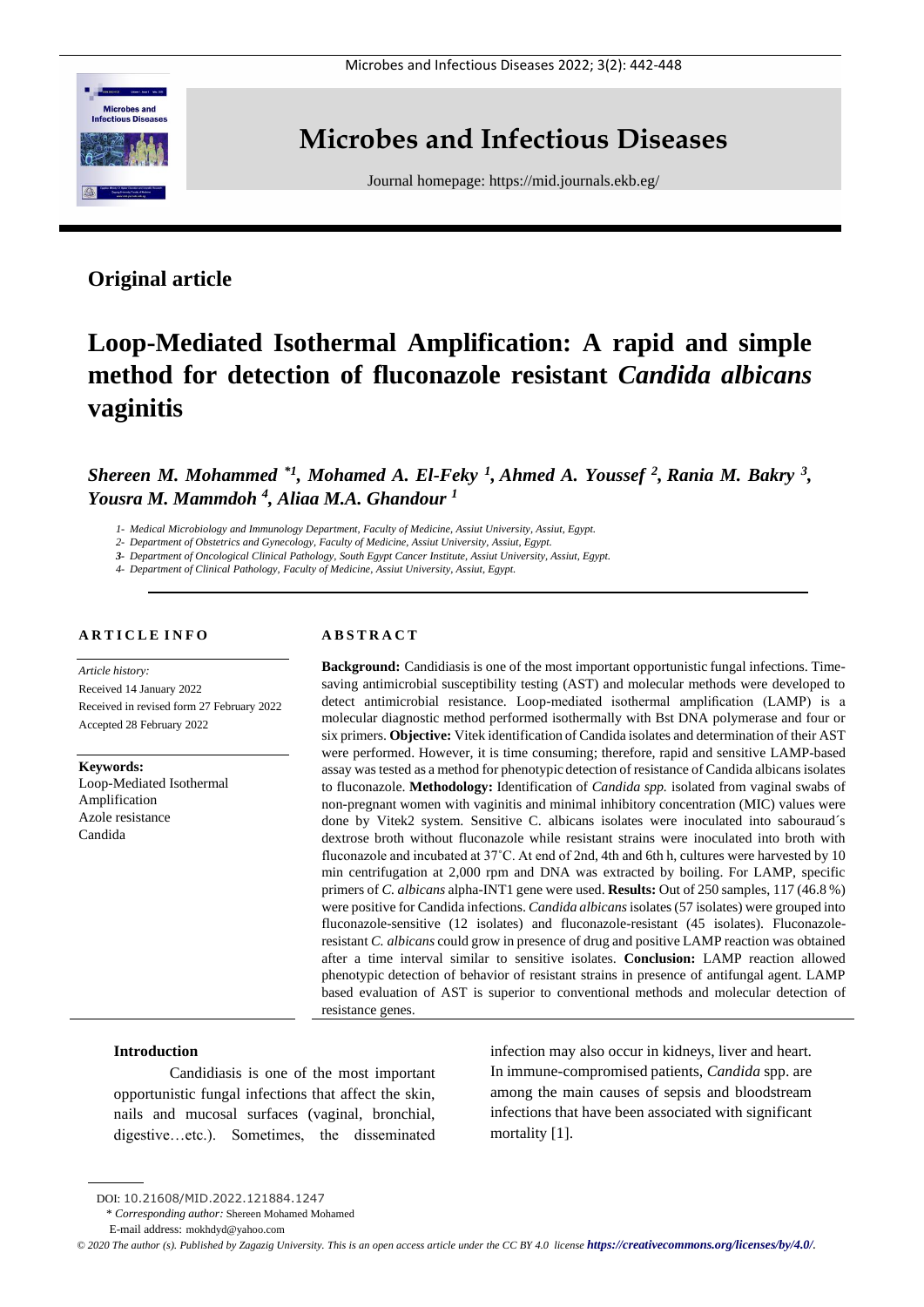The accurate detection of *Candida spp*. has a significant role in the prevention, control and treatment of the disease. The routine laboratory diagnosis of *Candida spp*. is carried out by using diagnostic methods such as CHROMagar *Candida*, germ tube production, chlamydoconidia generation and carbohydrate assimilation assays [2].

The fatalities caused by resistant pathogens´ infections are increasing every year. Therefore, administration of adequate antimicrobial agent against the target microbe in the treatment of infectious diseases as well as prompt antimicrobial susceptibility testing (AST) in a microbiology laboratory are essential [3]. However, conventional AST in a routine laboratory setting is time consuming [4].

Recently, time-saving AST methods have been developed to detect antimicrobial resistance by detecting particular resistance genes using molecular approaches [5].

The loop-mediated isothermal amplification (LAMP) assay is a molecular diagnostic method performed under isothermal conditions with *Bst* DNA polymerase and four or six independent primers that recognize at least six distinct sequences on the target DNA [6] with possible real-time measurement of the LAMP reaction because DNA amplification is directly correlated with the turbidity derived from magnesium pyrophosphate (i.e. results can be visually distinguished by the naked eye on account of the production of a large amount of magnesium pyrophosphate precipitation) [7]. Because LAMP technique is simple, sensitive and cost effective, LAMP-based assay was tested in this work as a method for phenotypic detection of resistance of *Candida albicans (C. albicans)* isolates to fluconazole antifungal.

## **Materials and Methods**

## **Ethics approval**

Human Ethics Committee of Faculty of Medicine in Assiut University approved this study. IRB local approval number: 17300590. We obtained informed consent before collecting samples from all patients.

## **Study design:** Cross sectional study.

**Subjects:** This study included 250 non-pregnant women in the reproductive age with clinical manifestations of vaginal infection attended to the outpatient gynecology clinic at Women´s Health Hospital, Assiut University from May to October; 2021.Vaginal swabs were obtained from eligible

participants. Patients who received antifungal treatment within three days before taking the swab were excluded from the study.

*Flow of specimen processing:* The study was designed as shown in **figure (1)**.

- 1. A single separate colony of fluconazole sensitive *C. albicans* isolate was inoculated into drug free sabouraud´ s dextrose broth (used as a control).The time needed to detect positive LAMP reaction was expressed as threshold time (Tt).
- 2.Tt is inversely proportional to the growth rate of *C. albicans* (i.e. with more *C. albicans* growth, the harvested cells from the broth culture are more with enhanced opportunity to get positive LAMP reaction).
- 3. A single separate colony of *C. albicans* isolate assessed for fluconazole resistance was inoculated into sabouraud´ s dextrose broth supplemented with fluconazole at a value equals to the minimal inhibitory concentration (MIC) break point of sensitive isolates (according to the CLSI,2020).
- 4.If this isolate is resistant to fluconazole, growth of fungal cells will occur in the presence of the drug and the time needed to get positive LAMP is expressed as  $T_{d}$ .
- 5.The threshold time needed to get positive LAMP for fluconazole free broth culture (Tt) was subtracted from threshold time needed to get positive LAMP for fluconazole supplemented broth culture  $(Tt_d)$  and the time was expressed as delta threshold time (DTt). The lower the DTt, the more the resistance expressed by *C. albicans* isolate (the isolate can grow in the presence of fluconazole at a rate similar to its ability for growth in its absence).

## **Culture on sabouraud´s dextrose agar (SDA) plates:**

Vaginal swabs were inoculated into SDA plates (Himedia, India) supplemented with chloramphenicol (50 mg/L) and incubated at 37˚C for 48 h. Yeast growth was confirmed by microscopic examination of Gram stained smear prepared from obtained colonies.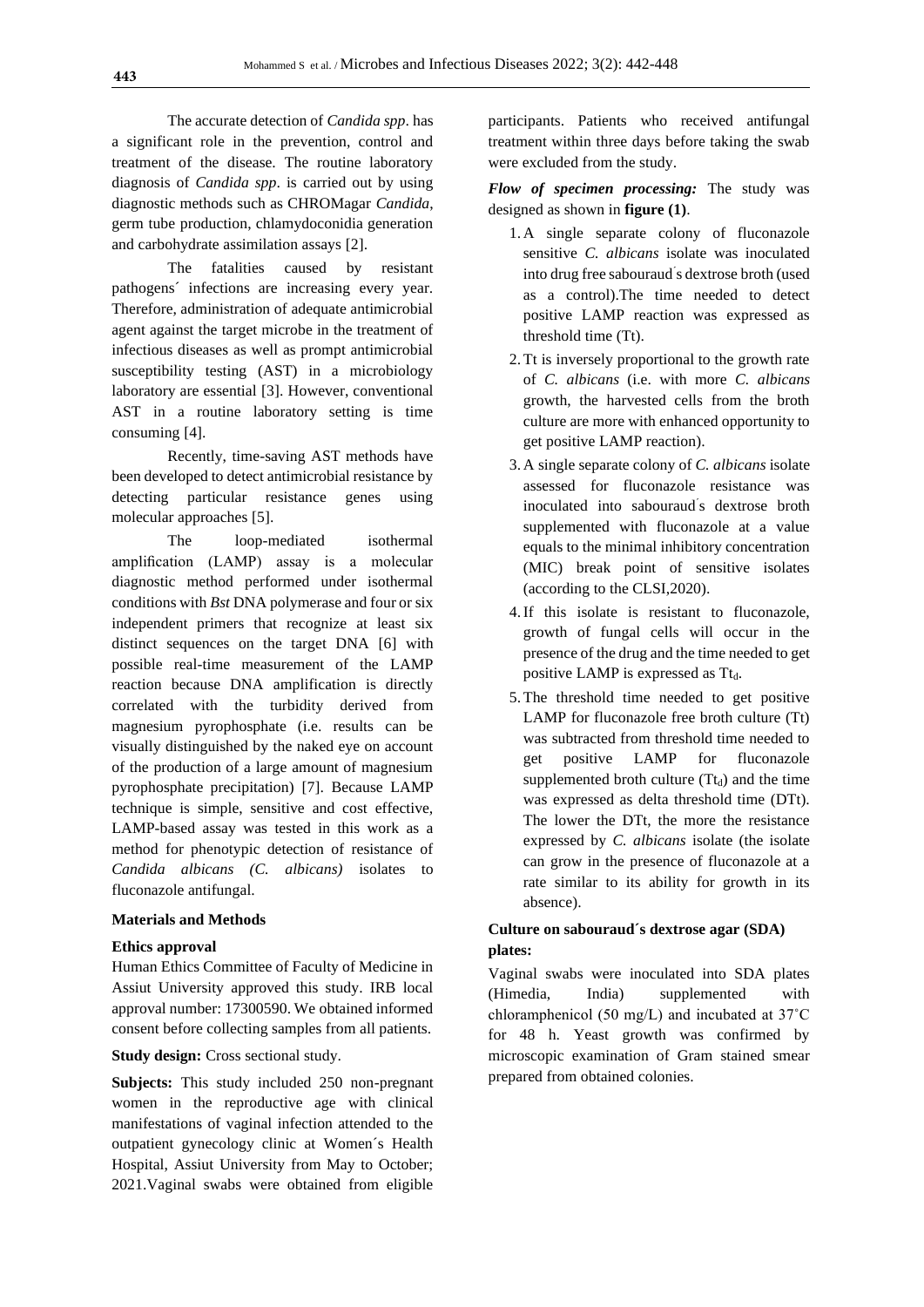## **Identification of** *Candida spp.* **and determination of their susceptibility pattern by Vitek 2 automated yeast identification system (bioMérieux, France):**

Different Candida spp. obtained on SDA plates were sent to South Egypt Cancer Institute Microbiology laboratory, Assiut to be identified by YST cards and their MIC values were determined by ASTYS08 cards. MIC break points were interpreted according to CLSI, 2020.

As *C. albicans* were the most common cause of Candidiasis, they were selected to be tested by LAMP based antifungal susceptibility testing (AFST).LAMP based AFST was performed by using fluconazole as it is the most commonly prescribed drug for treatment of Candidiasis [8].

## **Time needed to obtain positive LAMP reaction for** *C. albicans* **isolates:**

Sensitive *C. albicans* isolates(used as a control) were inoculated into sabouraud´s dextrose broth (Himedia, India) and resistant strains were inoculated into sabouraud´s dextrose broth to which fluconazole (Bio-Rad, Egypt) was added at a concentration equals to the MIC of sensitive isolates (according CLSI, 2020)then tubes were incubated at 37˚C. At the end of second, fourth and sixth hours, the cultures were harvested by centrifugation for 10 min at 2,000 rpm. We used normal saline to wash the cells and DNA extraction was carried out by boiling method [9].

To perform LAMP reaction, specific primers of Candida albicans alpha-INT1gene were used **(Table 1)**.

The LAMP reaction was made in 25 μL by mixing 0.2 μM F3/B3, 1.6 μM FIP/BIP, 20 Mm Tris-HCl, 10 Mm KCl, 10 mM (NH4) 2SO4, 9 mM MgSO4, 1.4 mM dNTP, 0.8 M Betaine (Sigma- Aldrich), 8 u *Bst* DNA polymerase (New England Biolabs). The mixture was incubated at 61ºCfor 1 h. The results of LAMP reaction were visually recognizable by agarose gel electrophoresis to detect the characteristic laddered appearance of positive reaction.

#### *Tt<sup>d</sup> – Tt = DTt*

**So comparable Tt and Tt<sup>d</sup> with DTt approaching zero value can be used as a fast, simple and cost-saving method to detect drug resistance among clinical** *C. albicans* **isolates.**

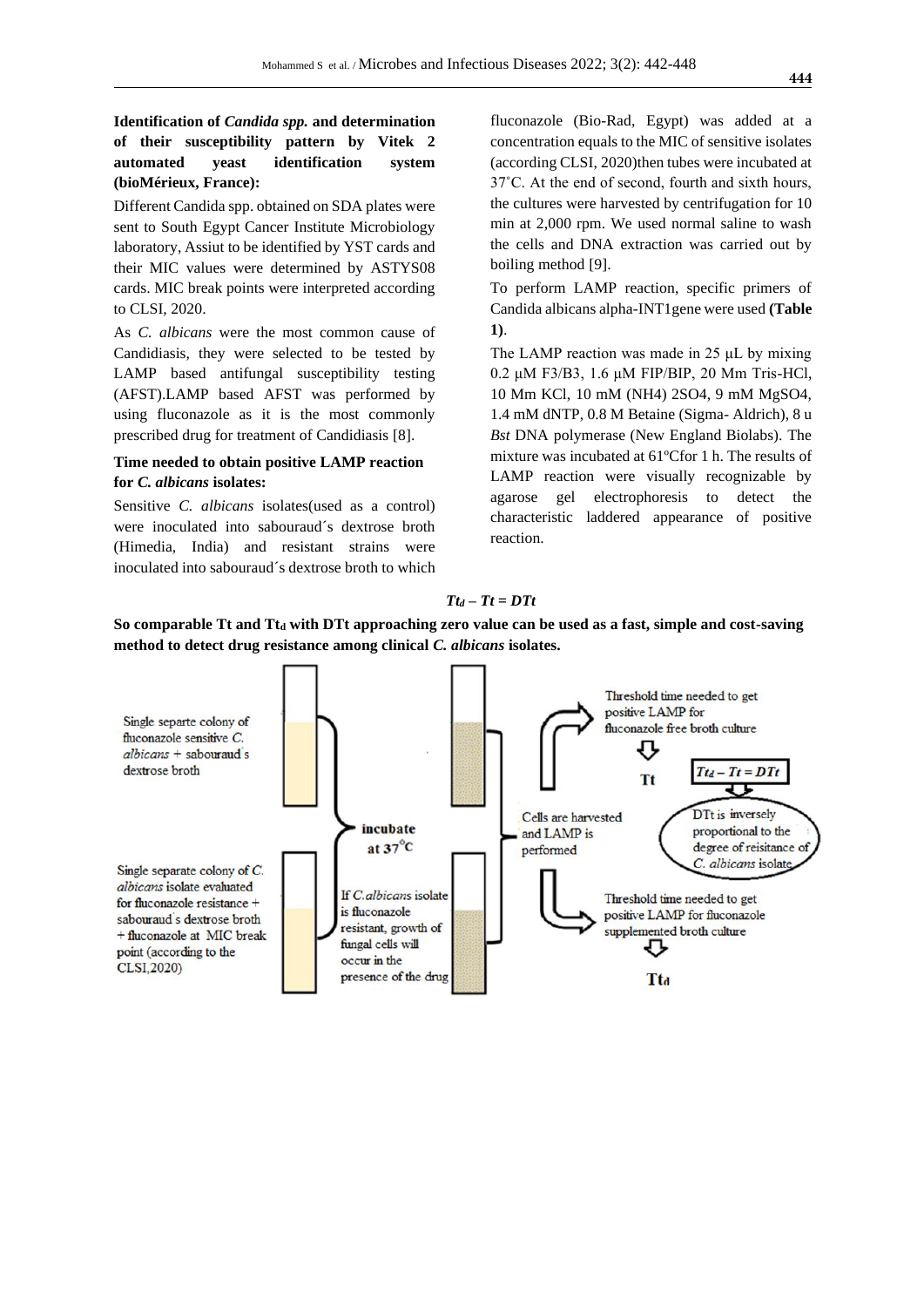| F3         | 5'-CAATGGAAAGATCCTTCTCAA-3'                          |
|------------|------------------------------------------------------|
| B3         | 5'-TGTTATCTCTCTTGTGTGTCAT-3'                         |
| <b>FIP</b> | 5'-AGGTTTCGTCGTATGAAGTGGT-ATTCTGATGAAGATACAAATGCT-3' |
| <b>BIP</b> | 5'-CAACGAAGTCAATCTGGAACCA-AAATTGCTGAAATTTTCGCG-3'    |

**Table 1.** The nucleotide sequence of primers targeting the alpha-INT1 gene of *Candida albicans* used in the LAMP reaction [10].

#### **Results**

Out of the 250 sample included in the study, 117 (46.8 %) were positive for *Candida* infection. The types of *Candida* isolates as identified using Vitek 2 automated yeast identification system (YST cards) are listed in **table (2)**.

Antifungal susceptibility testing was performed for all *Candida* isolates using Vitek 2 automated yeast identification system (ASTYS08 cards) and the results are listed in **table (3)**.

According to sensitivity to fluconazole, *C. albicans*isolates (57 isolates) were grouped into two groups: fluconazole sensitive group (12 isolates) and fluconazole resistant group (45 isolates). The sensitive group was used as a control group to determine the threshold time needed to detect positive LAMP reaction (Tt) after incubation into drug free sabouraud´s dextrose broth. The

fluconazole resistant group was tested to determine the threshold time needed to detect positive LAMP reaction after incubation into sabouraud´s dextrose broth to which fluconazole was added  $(Tt_d)$  at the end of  $2<sup>nd</sup>$ ,  $3<sup>rd</sup>$  and  $4<sup>th</sup>$  h from which DTt can be calculated **(Figure 2 and Table 4)**.

From **table (4)**, it is obvious that fluconazole resistant strains of *C. albicans* could grow even in the presence of the drug so DTt values were zero for most of these resistant strains. For some of the resistant strains DTt values were comparable to sensitive strains (2 h). Therefore, LAMP reaction allowed phenotypic detection of behavior of resistant strains in the presence of antifungal agent i.e. DTt is inversely proportional with isolate MIC.

**Table 2.** Types of 117 (46.8%) *Candida* isolates as identified by Vitek 2 automated yeast identification system (YST cards).

| <b>Type of isolate</b> | No. (Percent of total positive) | <b>Type of isolate</b> | No. (Percent of total positive) |  |  |
|------------------------|---------------------------------|------------------------|---------------------------------|--|--|
| C. albicans            | 57 (48.72%)                     | C. haemulonii          | 3(2.56%)                        |  |  |
| C. krusi               | 3(2.56%)                        | C. inconspicua         | 3(2.56%)                        |  |  |
| C. glabrata            | 9(7.7%)                         | C. dubliniensis        | 6(5.13%)                        |  |  |
| C. tropicalis          | 15 (12.82%)                     | C. ciferrii            | 18 (15.38%)                     |  |  |
| C. rugosa              | 3(2.56%)                        |                        |                                 |  |  |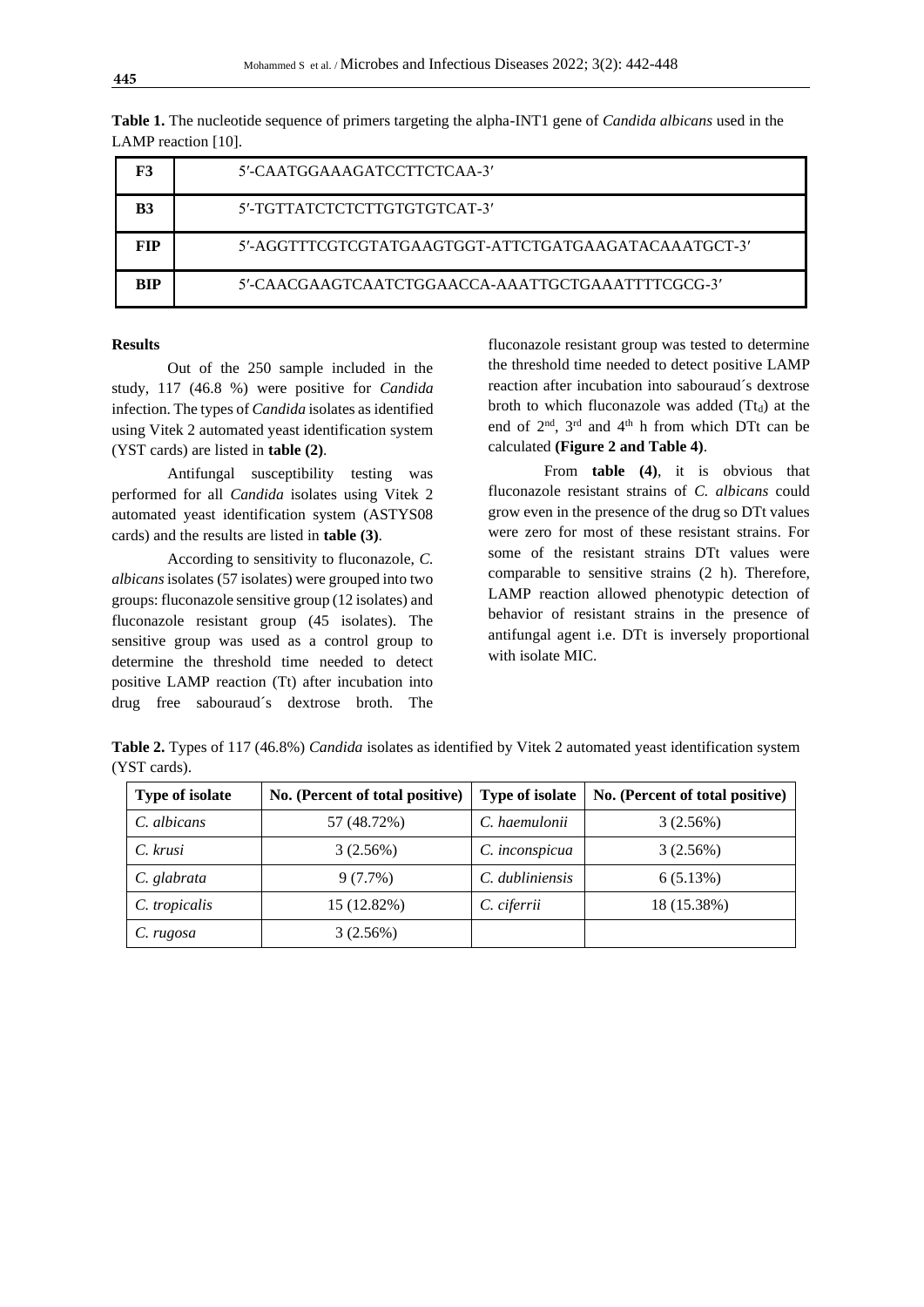|                         | ruentmeation system (TDT carus).<br><b>Fluconazole</b> |                          |                          | <b>Voriconazole</b> |          |             | Capsofungin              |                          | <b>Micafungin</b> |                          |                          | <b>Amphotericin B</b>    |    |                | <b>Flucytosine</b> |          |          |              |
|-------------------------|--------------------------------------------------------|--------------------------|--------------------------|---------------------|----------|-------------|--------------------------|--------------------------|-------------------|--------------------------|--------------------------|--------------------------|----|----------------|--------------------|----------|----------|--------------|
|                         | S                                                      | $\overline{\phantom{a}}$ | $\mathbf R$              | S                   |          | $\mathbf R$ | S                        |                          | $\mathbf R$       | S                        |                          | $\mathbf R$              | S  |                | $\mathbf R$        | S        |          | $\mathbf{R}$ |
| $C.$ albicans $(57)$    | 12                                                     | $\Omega$                 | 45                       | 57                  | $\Omega$ | $\Omega$    | 54                       | $\Omega$                 | 2                 | 57                       | $\theta$                 | $\Omega$                 | 57 | $\overline{0}$ | $\Omega$           | 57       | $\Omega$ | $\Omega$     |
| $C.$ krusi $(3)$        |                                                        |                          | $\overline{\phantom{a}}$ | 3                   | $\Omega$ | $\Omega$    | 3                        | $\Omega$                 | $\Omega$          | 3                        | $\Omega$                 | $\Omega$                 | 3  | $\Omega$       | $\Omega$           | $\Omega$ | $\Omega$ | 3            |
| C. glabrata (9)         | $\overline{\phantom{a}}$                               | $\overline{\phantom{0}}$ | ۰                        | 9                   | $\Omega$ | $\Omega$    | 9                        | $\Omega$                 | $\mathbf{0}$      | 9                        | $\Omega$                 | $\Omega$                 | 9  | $\overline{0}$ | $\overline{0}$     | 6        | 3        | $\Omega$     |
| C. tropicalis (15)      | 9                                                      | $\Omega$                 | 6                        | 15                  | $\Omega$ | $\Omega$    | 15                       | $\Omega$                 | $\Omega$          | 15                       | $\Omega$                 | $\Omega$                 | 15 | $\overline{0}$ | $\Omega$           | 15       | $\Omega$ | $\Omega$     |
| C. rugosa(3)            | $\overline{\phantom{a}}$                               |                          | $\overline{\phantom{a}}$ | 3                   | $\Omega$ | $\Omega$    |                          |                          |                   |                          |                          | $\overline{\phantom{0}}$ | 3  | $\overline{0}$ | $\mathbf{0}$       | 3        | $\Omega$ | $\Omega$     |
| C. haemulonii (3)       | $\overline{\phantom{a}}$                               |                          | $\overline{a}$           | 3                   | $\Omega$ | $\theta$    | $\overline{\phantom{a}}$ | $\overline{\phantom{0}}$ |                   | $\overline{\phantom{a}}$ | $\overline{\phantom{a}}$ | $\overline{\phantom{0}}$ | 3  | $\overline{0}$ | $\Omega$           | 3        | $\Omega$ | $\Omega$     |
| C. inconspicua (3)      | $\overline{\phantom{a}}$                               | $\overline{\phantom{0}}$ | ۰                        | 3                   | $\Omega$ | $\Omega$    |                          |                          |                   |                          |                          | $\overline{\phantom{0}}$ | 3  | $\overline{0}$ | $\Omega$           | 3        | $\Omega$ | $\Omega$     |
| $C.$ dubliniensis $(6)$ | $\overline{\phantom{a}}$                               |                          | $\overline{a}$           | 6                   | $\Omega$ | $\theta$    | $\overline{\phantom{a}}$ | $\overline{\phantom{0}}$ |                   |                          | $\overline{\phantom{a}}$ | $\overline{\phantom{0}}$ | 6  | $\overline{0}$ | $\Omega$           | 3        | 3        | $\Omega$     |
| C. ciferrii (18)        | $\overline{\phantom{0}}$                               |                          | ۰                        | 18                  | $\Omega$ | $\Omega$    |                          |                          |                   |                          |                          |                          | 18 | $\overline{0}$ | $\Omega$           |          |          |              |

**Table 3.** Antifungal susceptibility testing of *Candida* isolates as measured by Vitek 2 automated yeast identification system (YST cards).

S: sensitive, I: intermediate sensitive, R: resistant

**Table 4**. Time needed to detect positive LAMP reaction and its relation to fluconazole MIC values of *C. albicans*  isolates.

| C. albicans sensitivity to Fluconazole            |                |            | Time needed to detect positive LAMP reaction |                                   |                                   |  |  |  |
|---------------------------------------------------|----------------|------------|----------------------------------------------|-----------------------------------|-----------------------------------|--|--|--|
| <b>No.</b> (Percent of total<br>Candida isolates) | <b>Results</b> | <b>MIC</b> | No. of isolates at<br>the $2nd$ h            | No. of isolates at<br>the $4th$ h | No. of isolates at<br>the $6th$ h |  |  |  |
| $12(21.1\%)$                                      | S              | ${}_{0.5}$ | 12(Tt)                                       |                                   |                                   |  |  |  |
| $6(10.5\%)$<br>R<br>8                             |                |            | $6(DTt = 2 h)$                               |                                   |                                   |  |  |  |
| 39 (68.4%)                                        | R              | 16         | $26(DTt = 0)$                                | 13 ( $DTt = 2 h$ )                |                                   |  |  |  |

**Figure 2.** Agarose gel electrophoresis of LAMP amplified alpha-INT1 gene of fluconazole sensitive (1) and fluconazole resistant (2) *C. albicans* (The positive reaction is manifested as a ladder-like pattern on the 1.5% agarose gel due to the mechanism of LAMP reaction as a loop amplifier that uses at least 4 primers)*.* M is 100 bp DNA ladder marker**.**



## **Discussion**

The conventional methods for antifungal susceptibility testing are time consuming which is not suitable in cases of life threatening infections.

Molecular diagnostic methods (as PCR) that detect resistance genes require expensive equipment and not available in all laboratories. In addition, these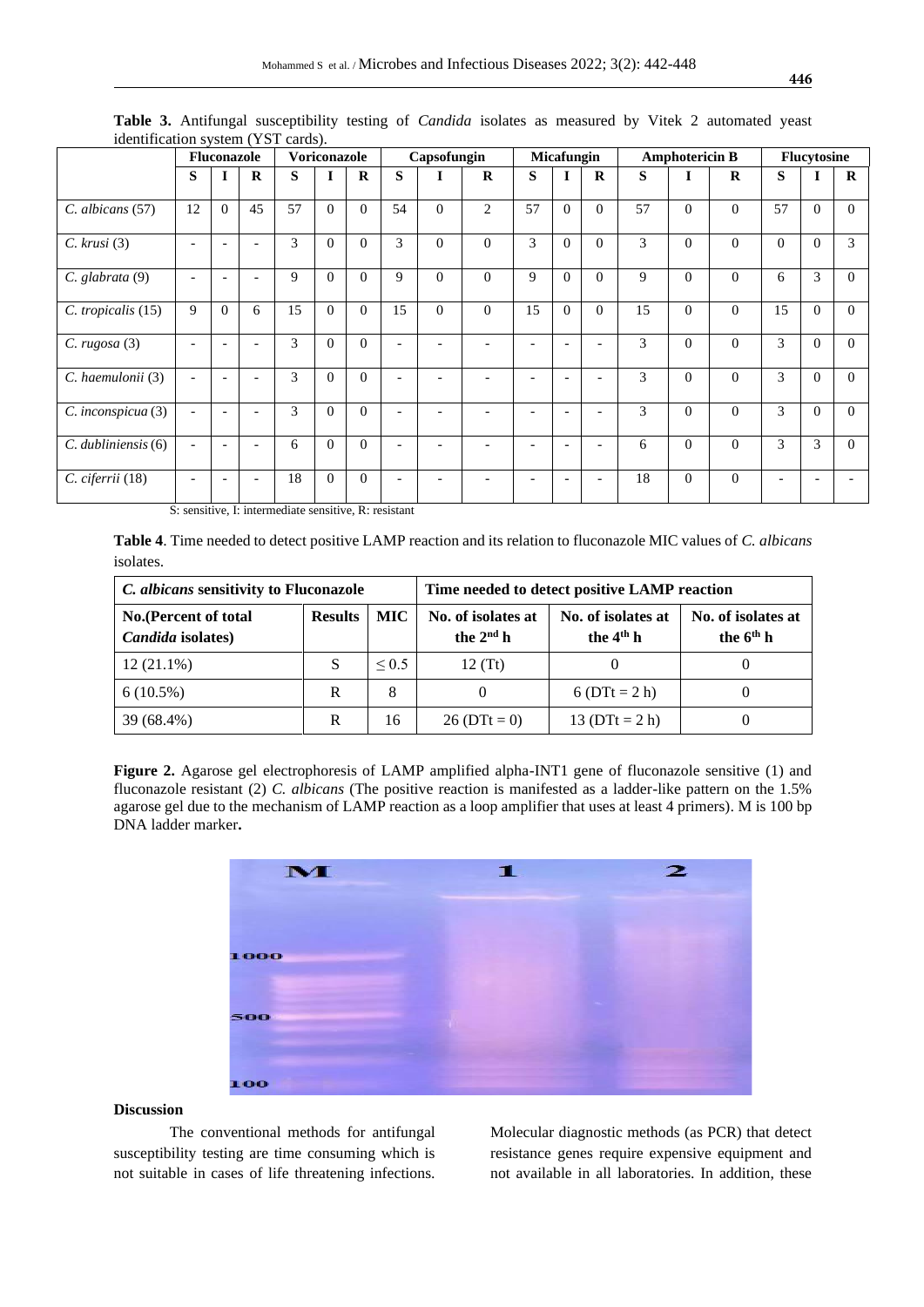methods do not allow detection of gene behavior (whether expressed or not), so it is not possible to predict the phenotypic antifungal susceptibility pattern. These factors increased the demand for more time-saving and accurate methods of antifungal susceptibility testing.

Results of the present study concluded that the percent of vaginal *Candida* infection was 46.8 % of all participants in the study and the most frequent *Candida* isolate was *C. albicans* (48.72% of total positive samples). These results are matched with Anh et al. [11] study who declared that vaginal yeast colonization in non-pregnant women was 51.3% of participants and *C. albicans* was the most frequent (51.37%). As **Taei et al.** [12] study declared that the increasing of non-*albicans Candida* (NAC) species have been recognized significantly during the last two decades, results of the present study showed that the NAC represented 51.28% of total positive samples. This represents a major problem that calls for more studies to standardize their laboratory identification methods and to set up susceptibility break points of antifungal drugs against these new infecting pathogens.

Results of the present study showed that 78.9% of *C. albicans* isolates were resistant to fluconazole that is consistent with **Berkow and Lockhart** [13] who concluded that in the past two decades, several genes and mutations that increase resistance to fluconazole in clinical isolates, primarily in *C. albicans*, have been elucidated.

According to **Knoll et al.** [14], the recent rise in the drug resistance of fungal pathogens, AFST is becoming increasingly relevant. As the common methods of AFST have turnaround times of 24 to 48 h, new rapid methods to detect resistances are necessary in order to ensure the fast and adequate adaption of antifungal therapy when needed. **Ota et al.** [15] applied the LAMP technique to detect antimicrobial resistance in clinical *Escherichia coli* isolates. They cultivated targeted bacteria for a short period with and without antibiotic before the LAMP reaction. The time needed to detect a positive reaction with LAMP was used to generate a threshold time (Tt) value, and subtraction of the Tt value for an antibiotic-free sample from the Tt value in an antibiotic-exposed sample generated the DTt value, which was used as a marker of antimicrobial susceptibility. The present study applied the same principle to establish rapid, cost-saving and accurate method to detect fluconazole resistance in *C. albicans* clinical

isolates. We found that the time needed to get positive LAMP reaction for fluconazole resistant strains cultured in the presence of the drug is comparable to the time needed for sensitive isolates grown in drug free medium (Tt) so DTt is nearly zero that is matched with **Ota et al.** [15] who declared that the DTt value can be used as a marker of microbial susceptibility as the time needed to get positive LAMP reaction of resistant strains was unchanged, despite antibiotic exposure.

## **Conclusions**

Loop-Mediated Isothermal Amplification based evaluation of antifungal susceptibility is superior to both conventional methods and molecular detection of resistance genes. For resistant isolates, the time needed to get positive LAMP reaction in the presence of the antifungal drug is comparable to the time needed to get positive LAMP reaction for sensitive control strains in the drug free tubes (i.e. the lower the DTt value the more the resistance of the strain to the tested antifungal agent). Future studies are required to validate Tt (threshold time) breakpoints needed to get positive LAMP reaction in correlation to the degree of resistance of fungal isolates for its use in clinical practice.

#### **Limitations of the study**

The major limitation of this study is the reading of the final result of LAMP reaction gives a qualitative result. Other limitations include that this study has to be standardized for the remaining antifungal agents (other than fluconazole) and repeated for other fungal species (other than *C. albicans*). Proper calculation of the breakpoints of Tt for each fungal strain against each antifungal agent is mandatory. In addition, it is suggested to apply the same research protocol directly for clinical samples with suspected fungal pathogens to evaluate its effectiveness for early determination of antifungal susceptibility pattern.

#### **Conflict of interest**

The authors have no conflicts of interest to declare that are relevant to the content of this article.

## **Funding source**

This research has not been funded with any specific grant from any funding agency.

## **Data availability**

The datasets generated during and/or analyzed during the current study are available from the corresponding author on reasonable request.